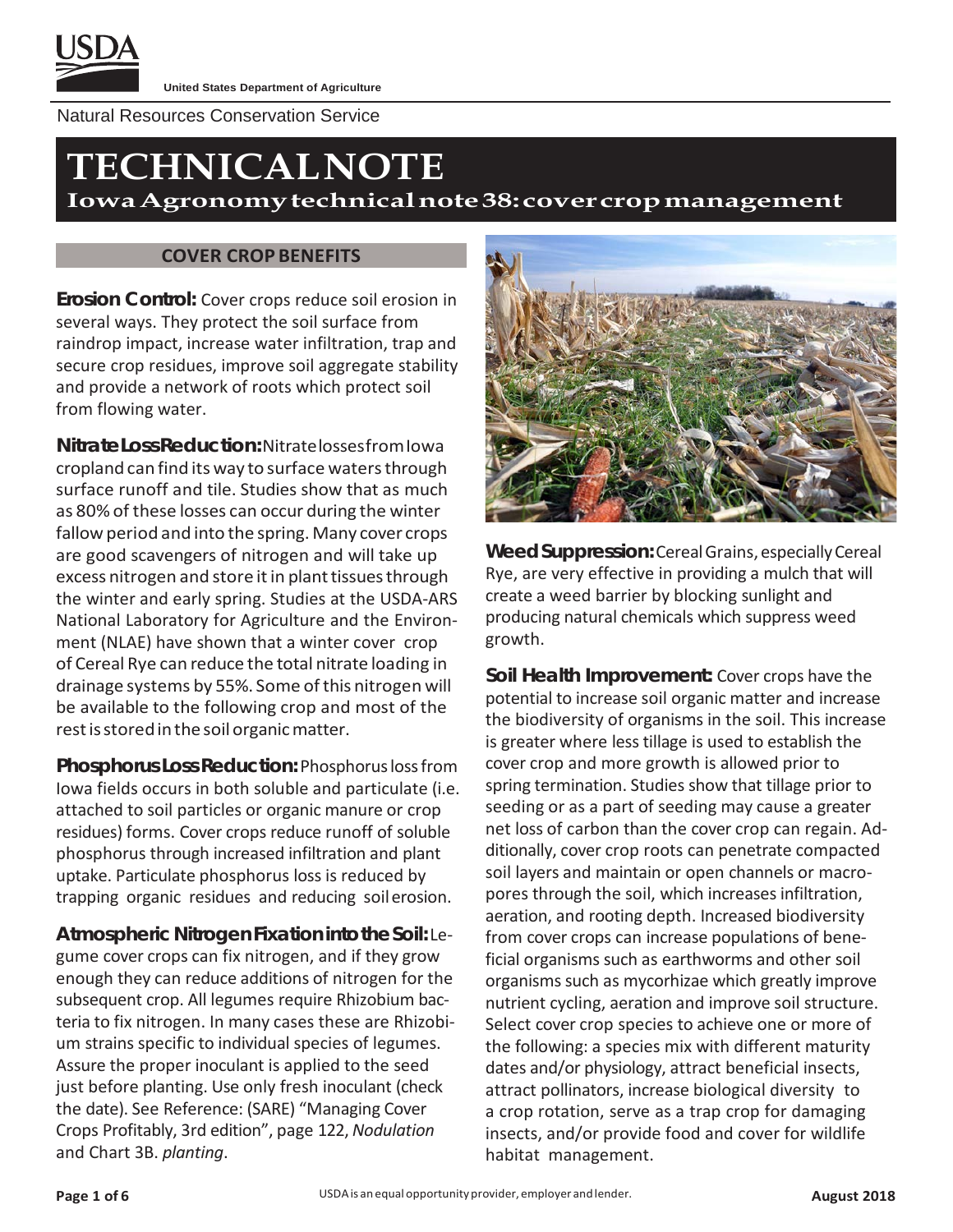# IowaAgronomyTechnicalNote38:**CoverCropManagement**

**CoverCropGrazing:**Researchhasshownthat cover crop grazing can improve soil health more rapidly than cover crops alone as part of a cropping system. Livestock converts above ground biomass to urine and manure, creating a beneficial environment that increases organic matter in the soil. Grazing should be used as a tool primarily in the later part of the cover crop growth cycle to: terminate the cover crop, convert biomass into urine and manure, and potentially create more cash flow. Generally, the cover crop should be 6 inches or taller to begin grazing. Higher density strip grazing or a similar method will maximize the benefit by ensuring even distribution of animal wastes.

When a cover crop will be grazed or hayed, ensure the selected crop complies with pesticide label rotational crop restrictions and that the planned management will not compromise the selected conservation purpose(s). See Iowa State University publication Crop 3082 "Herbicide Use My Restrict Grazing Options for Cover Crops."

#### **SITE PREPARATION & WEED CONTROL**

Preceding crop residues should be spread evenly before seeding or following aerial seeding. Existing weeds should be eliminated by applying herbicide if it is determined that sufficient pressure exists to hinder the establishment and growth of the cover crop or perennial weeds are present. If spraying, work with a local consultant or Iowa State University Extension Specialist to determine the best herbicide combination and timing. Follow the manufacturer's label rates and guidelines when applying herbicides. Herbicide residue or carryover from previous crop can cause problems with cover crop establishment. A bioassey test is recommended to determine if a herbicide carry over is present.

#### **SEEDING**

**SelectionofPlantMaterials:**Use certified (Tested) seed that has been cleaned and is free from noxious weeds. Select a species that is adaptable to the desired planting date with ample time to germinate and reach an acceptable growth stage prior to a killing



freeze or adequate root growth to survive the winter. **See Table 1 "Cool Season Cover Crop Seeding Rates".**  Select a species or mix which will meet the intended purpose and maximize the desired benefits. **See references.**

**No-till Seeding:** Ensure the drill or planter(15" rows or less) is designed to handle the crop residues and seed being planted (especially important for small seeds or mixture with varying size and/or density). Set and operate the drill/planter to provide an ideal planting depth. Seed at the drilled/incorporated rate. (See Table 1)

**Broadcast Seeding:** Seedmay be broadcast using a broadcast seeder if capable of spreading seed in a uniform manner. Premixing the seed with needed fertilizer or pelletized lime and utilizing an airflow applicator can also be effective. Seed at incorporated rate if seed is incorporated with light tillage or cultipacking. Seed at broadcast on surface rate if there is no incorporation. (See Table 1)

**Aerial Seeding:** Over seeding into the existing crop in August through September can be an effective seeding method to acquire more fall growth. Seed spread on the surface is more rain dependent resulting in less consistency of establishment and application is often spotty. Seeding cover crops just ahead of soybean leaf drop will aid in mulching the seed and conserving moisture. Results are dependent on adequate rainfall. Seed at broadcast on surface rate. (See Table 1)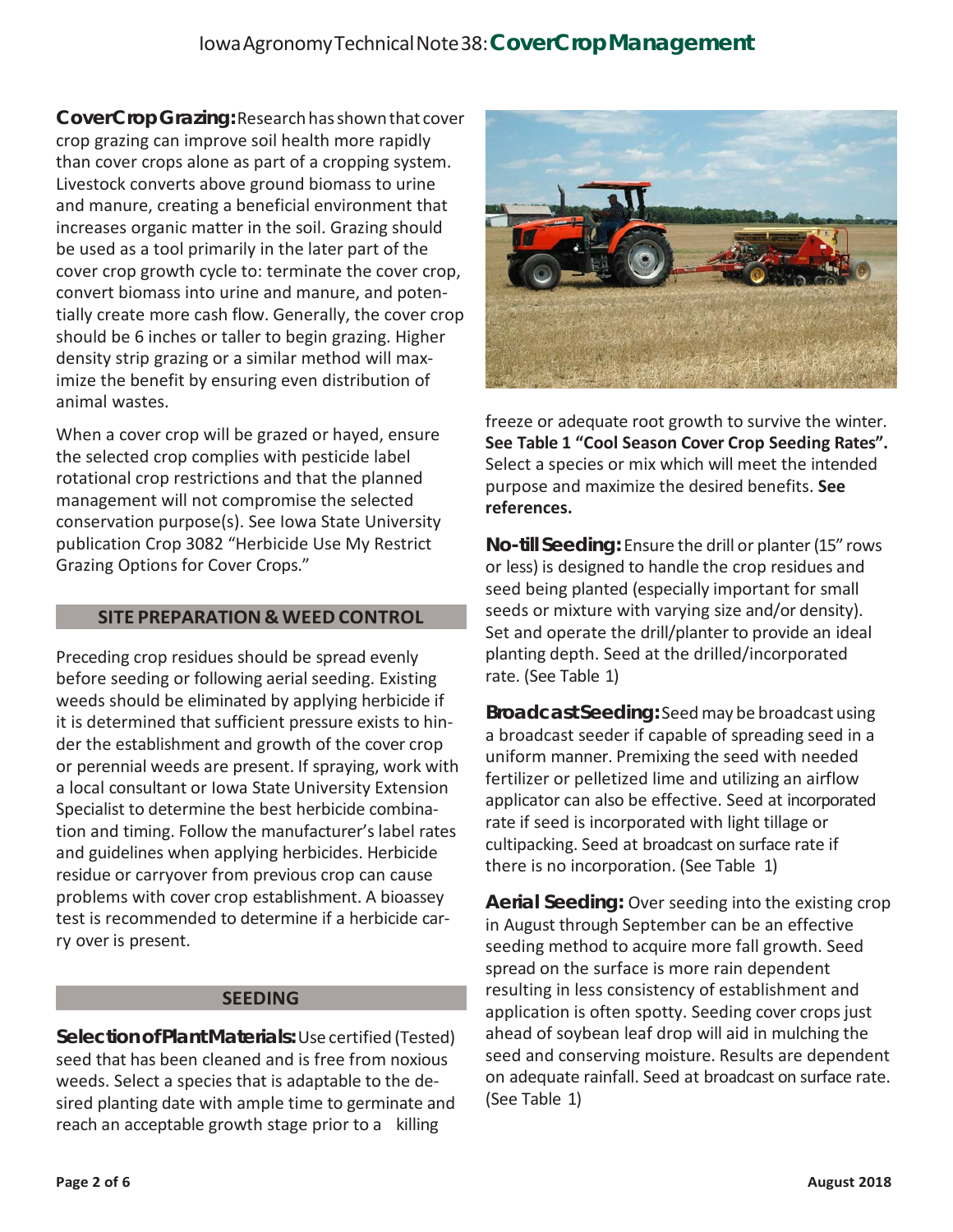# IowaAgronomyTechnicalNote38:**CoverCropManagement**

**Lime and Fertilizer:** Fertilizer is not recommended (this includes nitrogen) for the establishment of the cover crop, but may be used to increase biomass production on poor or damaged sites or for grazing. The cover cropmay be used tosequester ortrap nutrients from manure or fertilizer applied for the subsequent crop. Lime application in conjunction with a cover crop is advantageoustoimprove soil quality benefits where pH is less than 6.4. Apply all soil amendments prior to seedbed preparation where possible, or before planting if a no-till drill is used.

#### **TERMINATION**

For most cropping systems, it is not desirable to allow the cover crop to produce seed. Harvest for grain is not a purpose ofthis practice standard. Termination for winter hardy species should be done as late as possible to maximize the intended benefits. If moisture is not a concern, cover crops should be left to achieve a minimum of 8 inches in the spring to ensure adequate growth and maximum benefits.

Ensure cover crops are managed and compatible with Risk Management Agency (RMA) crop insurance and/or USDA program criteria. (See "NRCS Cover Crop Termination Guidelines" - September 2014.)

**Use of Herbicides:** If the cover crop is to be terminated with herbicides, assure that timing and selection of herbicides achieve a complete kill. Translocated herbicides will normally perform better under conditions that are ideal for active growth. A minimum daytime temperature above 55° and night time temperature above 45° is needed for good translocation. During cool weather periods, application should be made during the warming time of day (i.e. 9:00am-3:00pm). Avoid tank mixing herbicides that are antagonistic to translocation. Consider the following crop when selecting the herbicide for termination. Follow all federal, state, and local guidelines as well as the manufacturer's label rates and guidelines when applying herbicides. For additional information on herbicide controls, contact a local consultant or ISU Extension Specialist. Always apply herbicides according to labeled directions. See references.



**Mechanical:**Most cerealgrainsareeasilyterminated by mowing, crimping, haying, tillage, or heavy grazing once the cover crop has reached a reproductive growth stage.

*Note: Haying a cover crop removes some of the nutrients.*

**Frost:** Non-winter hardy species of cover crops are primarily terminated by cold winter temperatures. However, some species may have hard seed that will germinate in the spring prior to the planting of the primary cash crop, or growing plants may over-winter in mild winters, especially if there is snow cover.

#### **OPERATION & MAINTENANCE**

The cover crop should be integrated as a part of a conservation cropping system with practices such as: Continuous No-till/Strip-till, Mulch-Till, Nutrient Management, Pest Management and Waste Utilization.

#### **REFERENCES**

**Midwest Cover Crop Council** - Cover Crop Decision Tool - Cover Crop Selector for Iowa Counties [www.mccc.msu.edu/selector-tool](http://www.mccc.msu.edu/selector-tool)

**Sustainable Agriculture Research and Education (SARE)**"ManagingCoverCropsProfitably"explores how and why cover crops work and provides all the information needed to build cover crops into any farming operation. [https://www.sare.org/Learning-](https://www.sare.org/Learning-Center/Books/Managing-Cover-Crops-Profitably-3rd-Edition)[Center/Books/Managing-Cover-Crops-Profitably-3rd-](https://www.sare.org/Learning-Center/Books/Managing-Cover-Crops-Profitably-3rd-Edition)**[Edition](https://www.sare.org/Learning-Center/Books/Managing-Cover-Crops-Profitably-3rd-Edition)**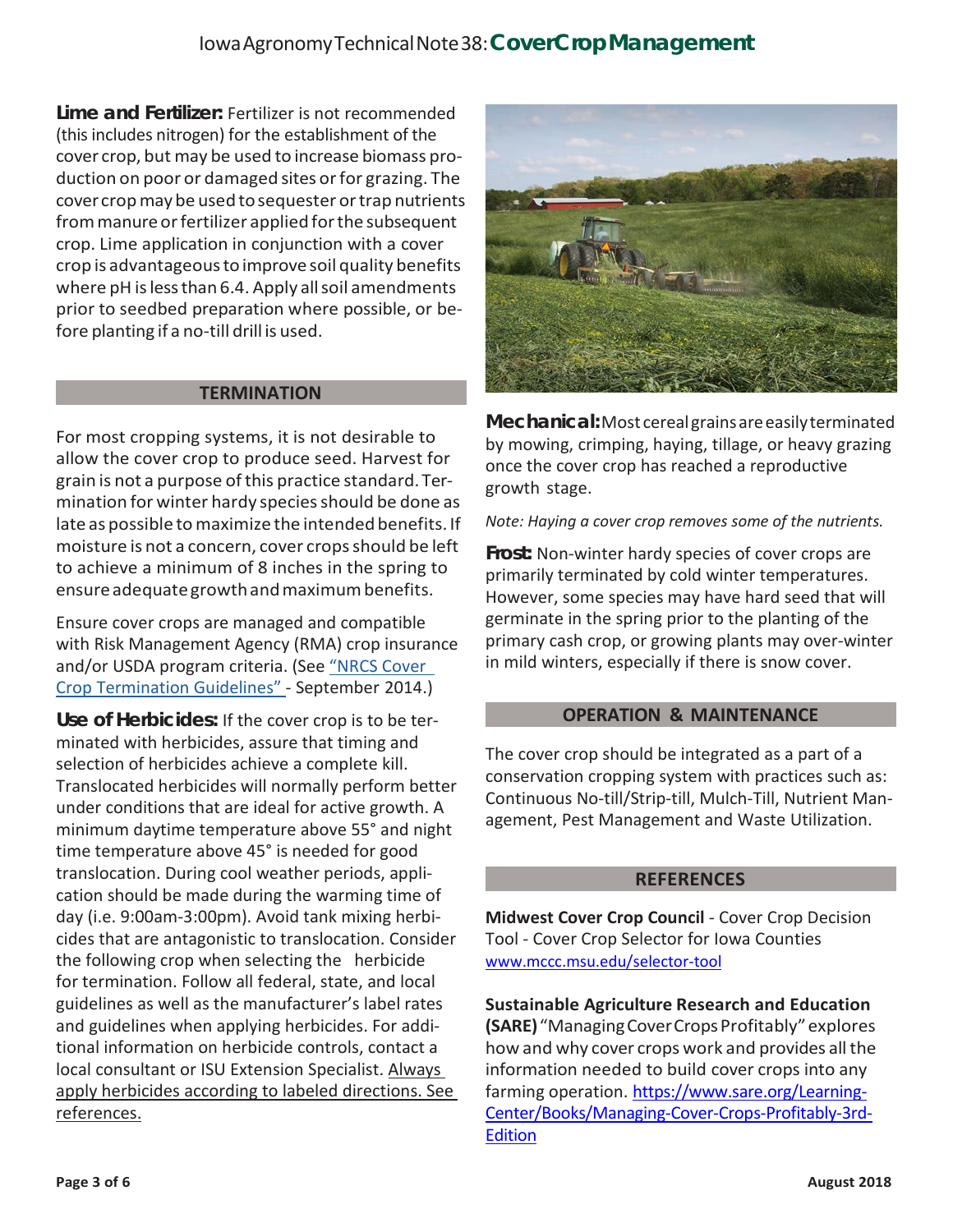# *Table 1* **Cool Season Cover Crop Seeding Rates** *(minimum rates1 )*

| <b>Species Common Name</b>    | <b>Winter Hardy?</b> | <b>Drilled or</b><br><b>Incorporated</b><br>(Bulk lbs/acre <sup>5</sup> ) | <b>Broadcast on</b><br><b>Surface</b><br>(Bulk lbs/acre <sup>5</sup> ) |
|-------------------------------|----------------------|---------------------------------------------------------------------------|------------------------------------------------------------------------|
| <b>Rye, Winter Cereal</b>     | Yes - all cultivars  | 45                                                                        | 45                                                                     |
| Triticale, Winter             | Yes - most cultivars | 45                                                                        | 45                                                                     |
| Wheat, Winter                 | Yes - many cultivars | 45                                                                        | 45                                                                     |
| Barley, Winter <sup>2</sup>   | <b>No</b>            | 60                                                                        | 60                                                                     |
| Oats                          | <b>No</b>            | 60                                                                        | 60                                                                     |
| Ryegrass, Annual <sup>3</sup> | No/Sometimes         | 12                                                                        | 14                                                                     |
| Mustard, Oriental             | <b>No</b>            | 3                                                                         | $\overline{4}$                                                         |
| Radish, Oilseed               | <b>No</b>            | 5                                                                         | 6                                                                      |
| Rapeseed                      | <b>No</b>            | 3                                                                         | $\overline{4}$                                                         |
| Turnip, Forage type           | <b>No</b>            | 3                                                                         | 4                                                                      |
| Vetch, Hairy <sup>4</sup>     | Usually/Slow Growth  | 12                                                                        | 14                                                                     |

### **Cool Season Cover Crop Recommended Planting Dates**

| Zone<br>(See Map) | <b>Winter Hardy Cover Crops</b> | Non-WinterHardyCoverCrops |
|-------------------|---------------------------------|---------------------------|
| Zone 1            | October 21                      | September 9               |
| Zone 2            | October 28                      | September 16              |
| Zone 3            | November 5                      | September 23              |

1 Seeding rates are for optimum planting dates and conditions. Rates can be increased if conditions warrant. When using cover crops for weed control or grazing, consider increasing the rate by 1.5 to 2.0 times the minimum rate.

<sup>2</sup>Winter barley is rarely winter hardy in Iowa.

3 Some cultivars of annual ryegrass are winter hardy in Iowa.

4 Hairy Vetch is somewhat winter hardy if enough fall growth occurs, but it grows slowly in both fall and spring. It benefits from an earlier fall planting. Soil incorporation is preferable.

5 Bulk seed must be a minimum of 85% PLS (Pure Live Seed). For seed lots testing below the minimum the seed rate must be based on PLS and not the bulk seed rate. PLS = Purity \* % total Germination (germination + hard seed) / 100. All seed must be tested by approved ICIA (Iowa Crop Improvement Association) lab.

This is not an all-inclusive list of species. See Midwest Cover Crop Council-Cover Crop Decision Tool – Cover Crop Selector for Iowa Counties.

Up to 20% of the seed mix can be other species not listed in the MCCC's-Cover Crop Decision Tool if approved by the ARC (Area Resource Conservationist). The ARC will determine the lbs. of the species needed to meet the % of seed mix up to the 20% limit.

Itisrecommendedthat youplant diverse cover cropmixes.The rateslistedare forpure standseedings.When developing a cover cropmix,take the percent desired by the pure stand rate to determine seeding rate by species.

(Example: 60% cereal rye + 40% radish would have a seeding rate of .6 X 45 = 27 lbs. cereal rye and .4 X 5 = 2 lbs. radish)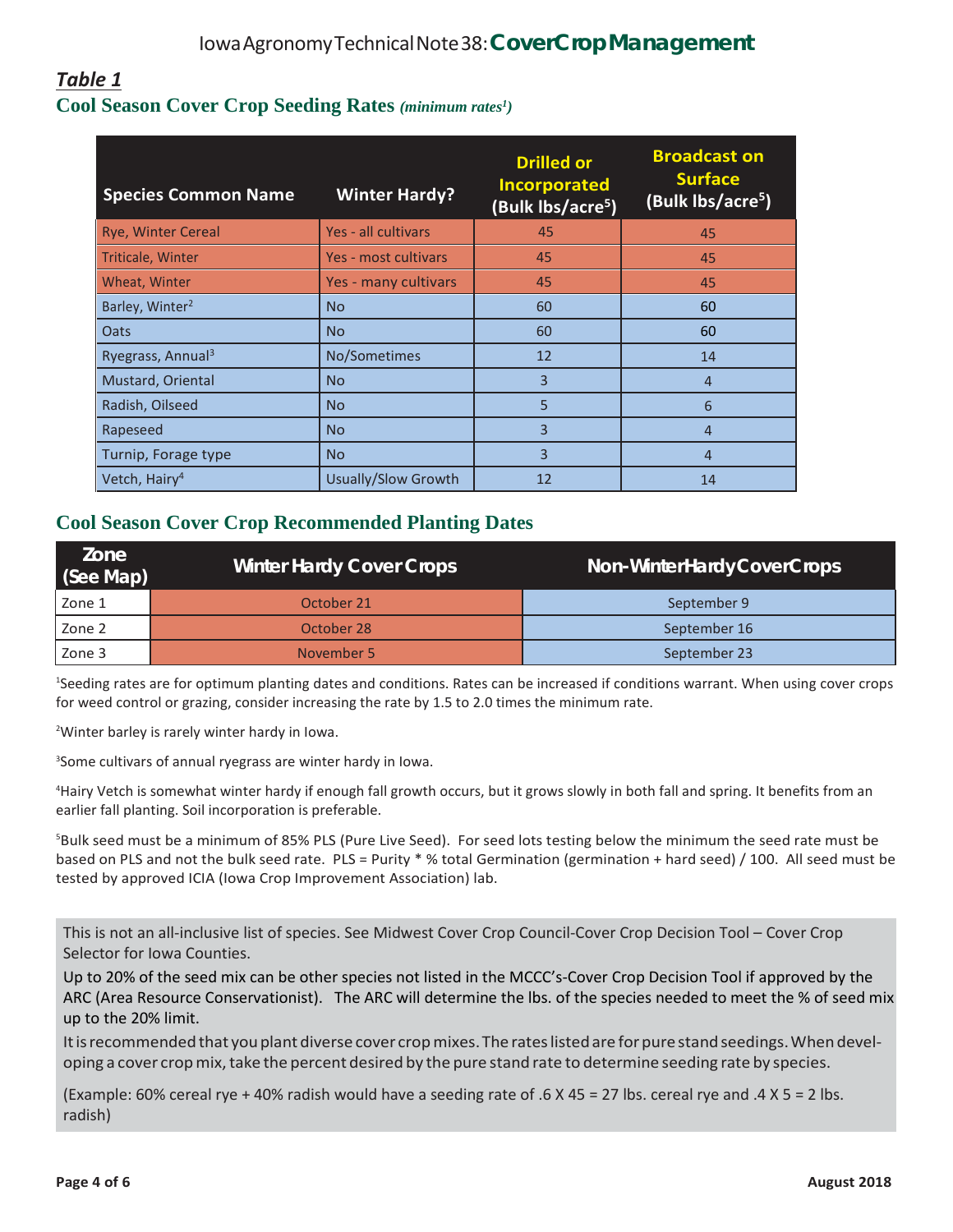# **Iowa Cover Crop Planting Zones**



|  |  |  |  |  |  | Zone 1 - Oct. 21 for winter hardy cover crops; Sept. 9 for non-winter hardy cover crops                |  |  |
|--|--|--|--|--|--|--------------------------------------------------------------------------------------------------------|--|--|
|  |  |  |  |  |  | Zone 2 - Oct. 28 for winter hardy cover crops; Sept. 16 for non-winter hardy cover crops               |  |  |
|  |  |  |  |  |  | <b>EXAMPLE 2018 3 - Nov. 5 for winter hardy cover crops; Sept. 23 for non-winter hardy cover crops</b> |  |  |